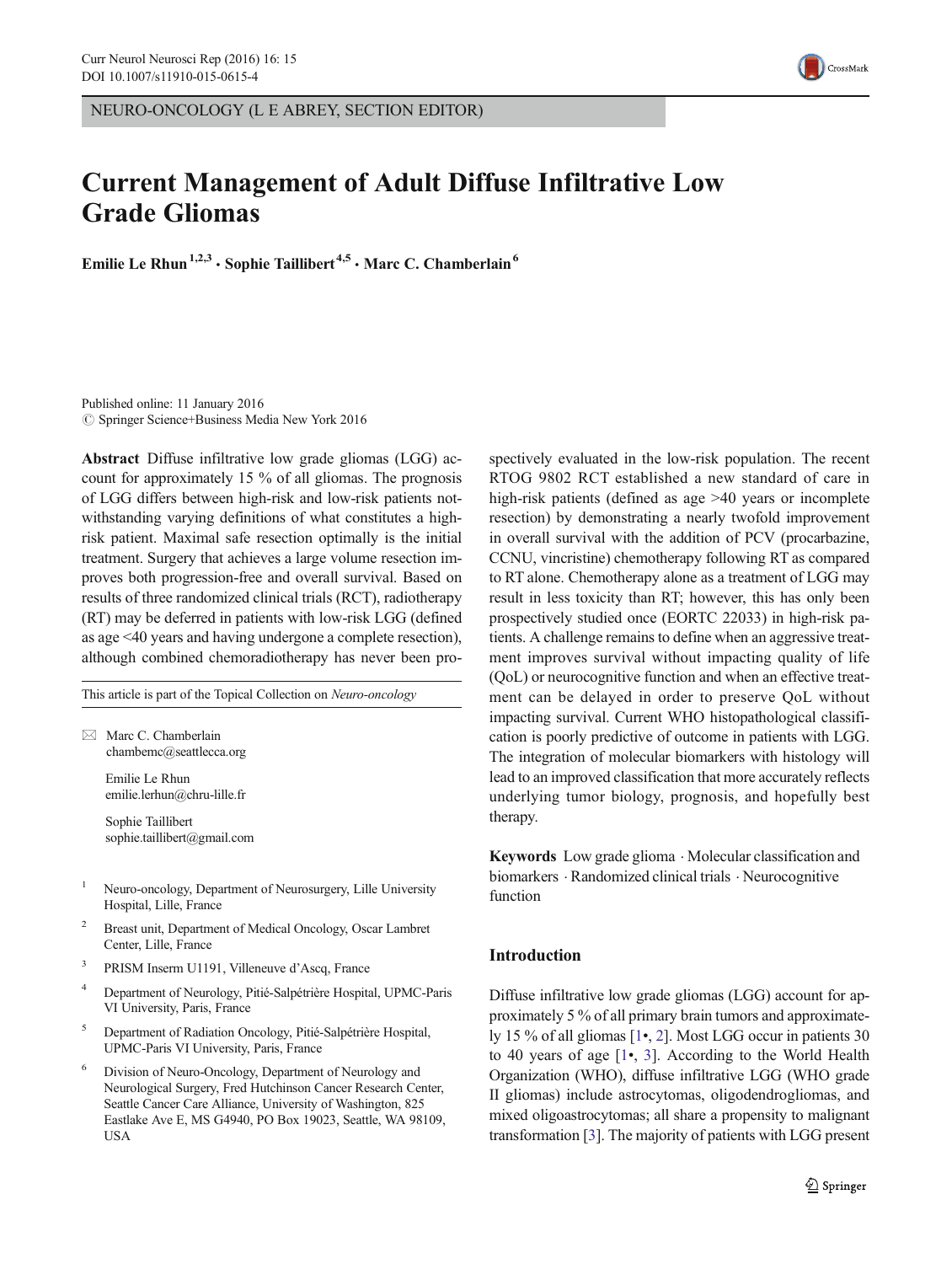<span id="page-1-0"></span>with seizures that are often chronic and medication refractory. Following presentation with seizures or a focal neurological deficit, brain MRI demonstrates an intraparenchymal mass lesion that is non-contrast enhancing (only 15–20 % of LGG manifest contrast uptake) and most conspicuous with T2W or FLAIR MRI sequences. Surgery that achieves a large volume resection (>70 % tumor resection) improves progression-free (PFS) and overall survival (OS) [\[4](#page-7-0)–[6\]](#page-7-0). The recent Radiation Therapy Treatment Group (RTOG) 9802 randomized clinical trial (RCT) established a new standard of care in high-risk patients by demonstrating an improvement in OS by the addition of PCV chemotherapy (procarbazine, lomustine {CCNU}, and vincristine) following RT as compared to RT alone. Based on results of three randomized clinical trials (RCT), radiotherapy (RT) may be deferred in patients with low-risk LGG (defined as age <40 years and having undergone a complete resection), although these trials preceded the definition of low- and high-risk LGG (Table 1). Another transformative finding has been the molecular characterization of both LGG and anaplastic gliomas (WHO grade III gliomas). The emergence of molecular biomarkers in LGG that are both prognostic and predictive will need to be integrated with morphology-based pathology and likely will fundamentally change both classification and management of LGG. Increasingly recognized as an important and clinically relevant outcome measure in patients with all grades of gliomas is the impact of treatment on quality of life (QoL) and neurocognitive function (NCF). These measures have been relatively unstudied in LGG and are particularly relevant given the long survival of patients with LGG.

## **Surgery**

When possible, maximal safe resection is the first therapy to consider in treating patients with LGG [\[7](#page-7-0)••]. The objective of surgery is to confirm pathology of the lesion defied by the MRI and categorize as to histological and molecular classification. Resection may as well improve neurological function and decrease seizures, the most common symptom of LGG  $[7\cdots, 8, 9].$  $[7\cdots, 8, 9].$  $[7\cdots, 8, 9].$  $[7\cdots, 8, 9].$  $[7\cdots, 8, 9].$  $[7\cdots, 8, 9].$ 

Table 1 Phase III trials in low grade glioma

There has been no RCT that assessed the extent of resection (EOR) in LGG impact on survival; however, numerous retrospective studies suggest improved survival in patients having undergone large volume resections [\[6](#page-7-0)]. Importantly, EOR as reported by the operating neurosurgeon without confirmation by imaging has not been found as prognostic [\[10\]](#page-7-0). Furthermore, large volume resection has been reported to improve time to malignant transformation as well as PFS and OS [[1](#page-7-0)•, [6,](#page-7-0) [11](#page-7-0)]. A study conducted in Norway compared two differing treatment approaches in patients with LGG at two institutions: biopsy and observation in one institution and early maximal resection in the second institution [\[12\]](#page-7-0). Median OS was 5.6 years in the first institution versus 9.7 years in the second institution favoring early surgery in the management of LGG. A review of 17 retrospective studies analyzed the impact of the EOR on PFS and OS in LGG. A benefit in OS was observed in ten non-volumetric studies and in all four studies with volumetric determinations, whereas no benefit was observed in three non-volumetric studies [\[6](#page-7-0)]. In a cohort of 1509 patients with LGG, the EOR and post-surgical residual tumor volume were independent prognostic factors for PFS and OS [\[9\]](#page-7-0). In another cohort study of 216 patients, resection of >90 % of the tumor led to an improved 8-year OS rate com-pared to a tumor resection <60 % (91 vs. 60 %) [\[11\]](#page-7-0).

## Radiotherapy

Low dose of RT (45 Gy) was compared to high-dose of RT (59.4 Gy) in LGG after biopsy or surgery in the randomized phase III trial EORTC 22844 (Table 1). No difference in OS was observed; however, the quality of life (QOL) was more negatively impacted in the high-dose RT group [\[13\]](#page-7-0). These results were confirmed in another randomized phase III trial by the North Central Cancer Treatment Group (NCCTG) / RTOG/Eastern Cooperative Oncology Group (ECOG) study comparing low-dose RT (50.4 Gy) versus high dose (64.8 Gy) in adult LGG [[14](#page-7-0)]. Additionally, a significant deterioration of mini-mental status score (MMSE) was observed in patients without tumor progression in the high-dose arm [[15](#page-7-0)]. Thus, low-dose RT has been shown to confer similar PFS and OS

| Study                              | Treatment-arms (number of patients)             | 5-year PFS, $\%$ (p value) | 5-year OS, $\%$ (p value) |
|------------------------------------|-------------------------------------------------|----------------------------|---------------------------|
| EORTC 22845 [16]                   | S (157) vs. $S + RT$ 54 Gy (154)                | 37 vs. 44 ( $p=0.02$ )     | 66 vs. 63 (NS)            |
| EORTC 22844 [13]                   | $S + RT 45$ Gy (171) vs. $S + RT 59.4$ Gy (172) | 47 vs. 50 (NS)             | 58 vs. 59 (NS)            |
| NCCTG/RTOG/ECOG [14]               | $S+RT$ 50.4 Gy (169) vs. $S+RT$ 64.8 Gy (168)   | 55 vs. 52 (NS)             | 72 vs. 64 (NS)            |
| RTOG 9802 (high-risk group) [45••] | $S+RT$ 54 Gy (125) vs. $S+RT$ 54 Gy + PCV (126) | 44 vs. 61 ( $p = 0.005$ )  | 63 vs. 72 ( $p = 0.04$ )  |
| EORTC 22033 (high-risk group) [35] | $S+TMZ$ (239) vs. $S+RT$ 54 Gy (238)            | 35 vs. 44 ( $p=0.02$ )     | NR(NR)                    |

S surgery, RT radiotherapy, Gy gray, PCV procarbazine, lomustine (CCNU), and vincristine, TMZ temozolomide, PFS progression-free survival, OS overall survival, NR not reported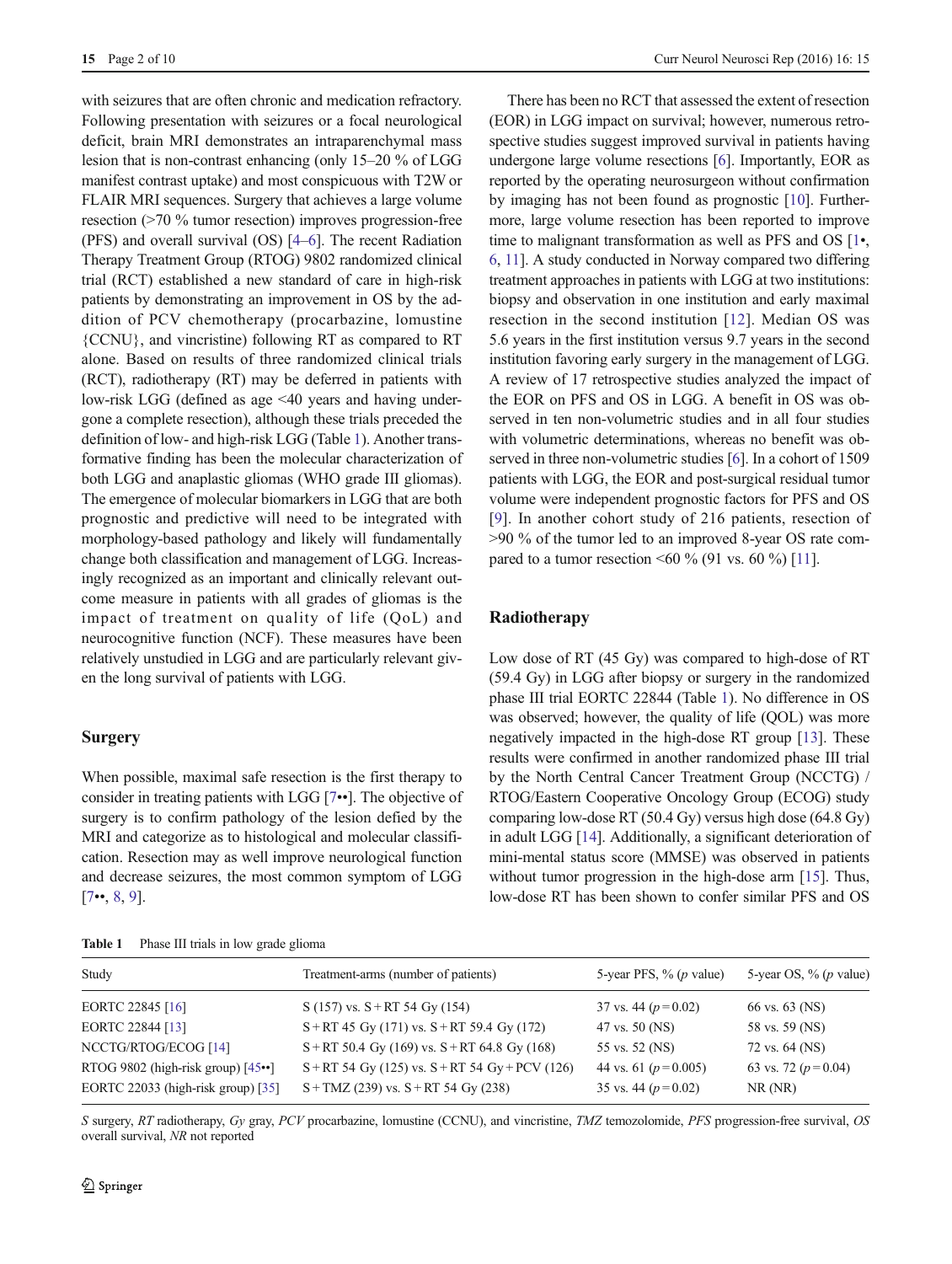outcomes as high-dose RT but with less toxicity. The EORTC 22845 randomized phase III trial compared early RT (54 Gy) versus delayed RT, i.e., administered at time of tumor progression. Median PFS was significantly better in the group with early RT (5.3 vs. 3.4 years) whereas OS was similar between both groups (7.4 vs. 7.2 years). Differences in neurocognition however were not studied [[16](#page-7-0)]. Patients enrolled in the RCT RTOG 9802 were divided into two groups according to risk of disease recurrence. A total of 111 patients were included in the favorable group defined as <40 years of age and having undergone an image-verified complete resection and were observed with no further adjuvant therapy. In this group, PFS at 5 years was 48 % and a better PFS was correlated with a preoperative tumor diameter <4 cm, an oligodendroglioma subtype, and residual tumor  $\leq 1$  cm on MRI [\[17](#page-7-0)].

# Chemotherapy

Administering chemotherapy as a first therapy in lieu of RT is attractive considering the delayed neurocognitive adverse consequences of RT particularly germane in patients with LGG in which OS is measured in years and the volume of brain irradiated is comparatively large [[18](#page-7-0)–[20](#page-7-0)]. Additionally, the efficacy of up-front chemotherapy in LGG has been demonstrated in several retrospective and small phase II studies [\[21](#page-7-0)–[31\]](#page-8-0).

The randomized phase III EORTC 22033–26033 trial investigated whether dose-dense temozolomide (TMZ) prolongs PFS as compared to RT (50.4 Gy) as primary treatment in high-risk non-1p19q codeleted LGG initially treated with surgery only (Table [1](#page-1-0)). High-risk was defined in this study as patients >40 years of age, symptomatic, or having evidence of radiographic progression following initial surgery. After a median follow-up of 45.5 months, PFS was similar in both groups (47 months in the RT arm and 40 months in the TMZ arm) albeit the protocol was designed to determine superiority of TMZ relative to RT. The median OS was not reached in the RT arm (74 months in the TMZ arm) implying the results are immature and therefore conclusions regarding effectiveness of a TMZ only initial therapy in high-risk LGG is premature. 1p deletion was a positive prognostic factor in both treatment groups [[32\]](#page-8-0). In a subgroup analysis, PFS was longer in patients with IDH mutation and non-codeleted when treated with RT compared to TMZ [\[33\]](#page-8-0).

PCV chemotherapy has been used in historically earlier trials in LGG however was replaced with TMZ in most centers and in later trials because of an improved toxicity profile and a perception these alkylating regimens were otherwise similar in efficacy [\[1](#page-7-0)•, [19,](#page-7-0) [34](#page-8-0)–[36\]](#page-8-0). Notably, similar responses and survival have been documented with both chemotherapies. In patients with LGG treated with PCV, objective responses were observed in 27–80 %. Median PFS is reported as 21– 46 months, 1-year PFS as 90 % and median time to maximum tumor size reduction range from 9–40.8 months in patients treated with PCV chemotherapy [[21](#page-7-0)–[27\]](#page-7-0). By comparison, in patients with LGG treated with TMZ, objective responses are observed in 31–61 %, median PFS range from 10.4– 28 months, 1-year PFS was 39–70.5 % and median time to maximum tumor size reduction was 12 months [[28](#page-7-0)–[30,](#page-8-0) [37](#page-8-0)–[39\]](#page-8-0).

Whether TMZ and PCV are equi-efficacious is uncertain lacking a head-to-head comparator trial.

The amended design of the randomized phase III CODEL trial will compare three arms of treatment in 1p19q codeleted gliomas and will include both WHO grade II and III gliomas. The study compares RT followed by PCV to RT with concurrent and adjuvant TMZ. A small explorative third arm is treatment with TMZ only (a hypothesis generating substudy). The co-primary endpoints are PFS and neurocognition [[35,](#page-8-0) [40](#page-8-0)–[43\]](#page-8-0). The results of CODEL will clarify whether TMZ is equivalent to PCV.

#### Combined Radiotherapy and Chemotherapy

The single arm phase II RTOG 0424 trial evaluated concomitant RT (54 Gy) and TMZ followed by 12 cycles of TMZ in high-risk LGG. High-risk was defined by the presence of three or more risk factors including age ≥40 years, astrocytoma histology, midline involvement by tumor, preoperative tumor diameter of ≥6 cm, or a preoperative neurological deficit. The study met the primary endpoint as after a median follow-up of 4.1 years, the 3-year OS rate was 73.1 %, significantly higher as compared to 54 % in the historical control cohort. The 3 year PFS was 59.2 % [[44\]](#page-8-0).

A new standard of care was established in adults with highrisk LGG by the RTOG 9802 trial that compared RT to RT followed by PCV (Table [1\)](#page-1-0). The primary endpoint of the trial was OS. Patients defined as high-risk were >40 years of age or had less than complete resection regardless of age. Patients were randomly assigned to RT alone (54 Gy) or RT followed by 6 cycles of PCV. A total of 251 patients were enrolled. The long-term results were presented after a median follow-up of 11.9 years [\[45](#page-8-0)••]. A significant improvement in both PFS and OS was observed in the RT + PCV arm as compared to RT alone (Table [1](#page-1-0)). Multivariate analysis identified several favorable prognostic factors including treatment with PCV, oligodendroglioma histology, and female gender [[45](#page-8-0)••]. The incidence of grade 3 hematologic toxicity was significantly higher in the RT + PCV arm as expected. The study reported a high level of compliance with treatment allocation for both treatment arms [[46](#page-8-0)], which was higher than in the randomized trials of RT versus RT + PCV in anaplastic gliomas [[47](#page-8-0), [48\]](#page-8-0). At progression (73 and 39 %, respectively, in the RT only and RT + PCV arm) patients received salvage treatment that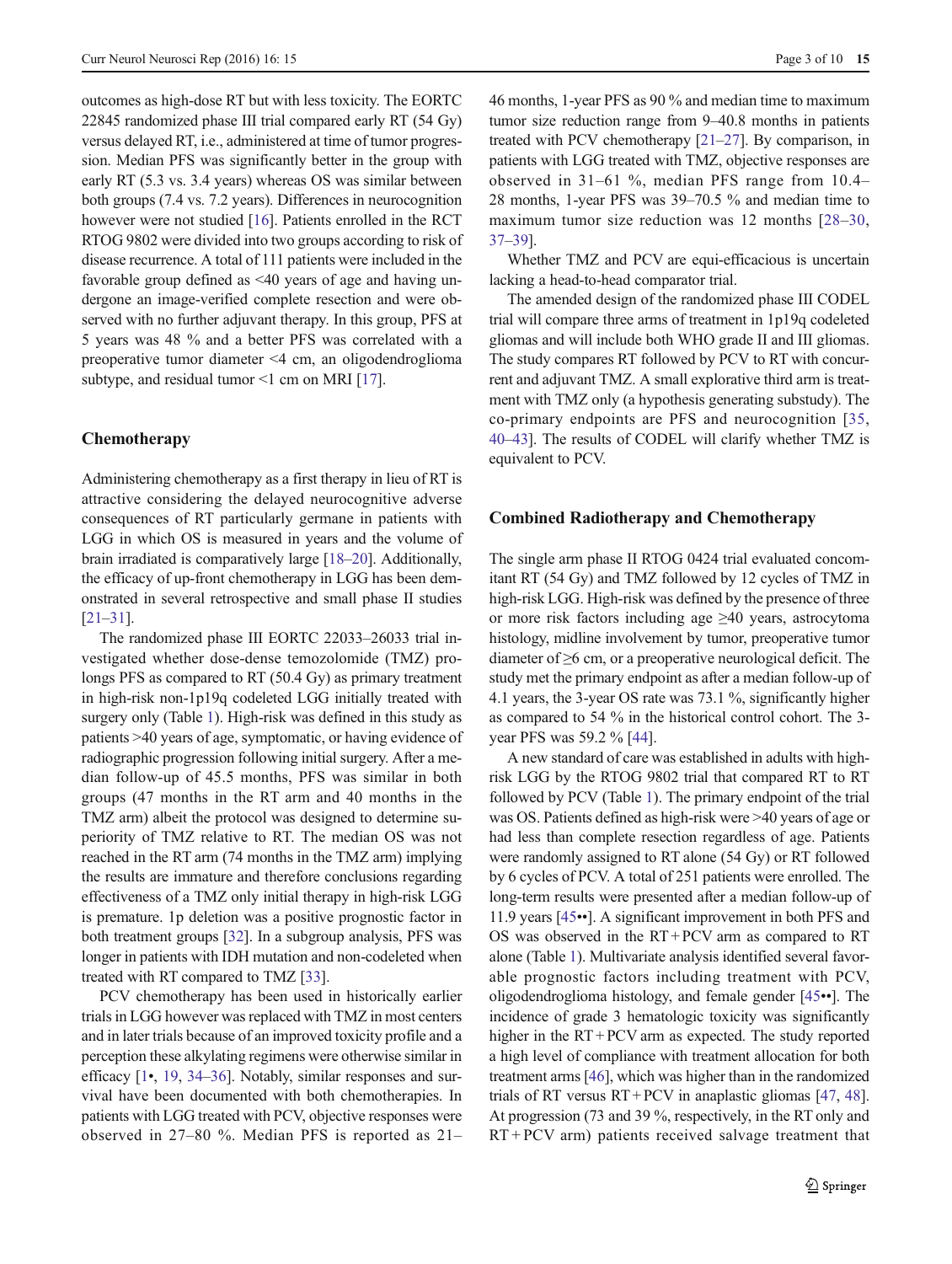included surgical resection (26 % in the RT only arm, 14 % in the RT + PCV arm), salvage chemotherapy (56 vs. 23 %), and salvage RT (19 vs. 6 %). The study concluded that initial treatment with RT + PCV in patients with high-risk LGG is superior to initial RT alone followed by chemotherapy at progression [[19\]](#page-7-0).

## Management of Recurrent Disease

No standard therapy has been established for the treatment of recurrent LGG. Therapeutic options include surgery, RT, and chemotherapy. The implementation of these therapies is primarily determined by prior therapy wherein low-risk LGG having been observed initially are treated with reresection if possible followed by RT. By contrast in patients with high-risk LGG initially treated with  $RT + PCV$ , salvage chemotherapy with TMZ would most often be employed. Treatment after failure of alkylator-based chemotherapy (PCV or TMZ) is challenging and a wide divergence of opinion exists as to next best therapy as reflected in the National Comprehensive Cancer Network (NCCN) and European Association of Neuro-Oncology (EANO) guidelines  $[7\cdots 49]$  $[7\cdots 49]$  $[7\cdots 49]$ .

## Limitations of Current Therapy

#### Definition of High-Risk LGG

The definition of a high-risk LGG has variously been defined and not consistent across trials. For example, the definition of high-risk LGG used in RTOG 9802 results in the majority of LGG considered as high-risk and consequently treated with  $RT + PCV$  [\[50\]](#page-8-0). By contrast, an analysis of two RCT conducted by the EORTC concluded three of five risk factors, including an age > 40 years, astrocytoma histology, a tumor diameter > 6 cm, tumor crossing the midline, and the presence of a neurologic deficit before surgery, were necessary to define high-risk glioma and warrant up-front treatment with RT [[51\]](#page-8-0). Furthermore, in the EORTC analysis the EOR was not found as prognostic. The recent EORTC trial, 22033, defined highrisk as patients with either recurrent or symptomatic disease.

The impact of the initial MMSE score, EOR, and 1p19q deletion status in addition to the prognostic factors reported by Pignatti were analyzed in 203 patients from the RCT NCCTG86-72-51 [\[52\]](#page-8-0). The median OS according to the prognostic factors defined by Pignatti was 10.8 years in low-risk patients and 3.9 years in the high-risk patients. Multivariate analysis showed that tumor size and MMSE were significantly correlated to OS and that tumor size, astrocytoma histology, and MMSE were significantly correlated with PFS. A tumor size >5 cm, astrocytoma histology, and a MMSE score < 27 led to a worse prognosis. The 1p19q status, available in only 66 patients, was associated with a better OS as well.

Prognostic models for PFS and OS were analyzed in 339 EORTC patients with LGG enrolled in the 22844 and 22845 trials and validated in 450 patients in two other studies (RTOG 9802 and NCCTG 86-72-51) [[10\]](#page-7-0). PFS and OS were both negatively impacted by the presence of neurological deficits at baseline, a short interval (<30 weeks) between symptom onset and diagnosis, astrocytic histology, and tumors with a diameter >5 cm. Contrary to the initial report, age was not identified as a prognosis factor. Additionally, EOR did not influence either PFS or OS. Consequently the definition of high-risk in LGG appears study dependent, non-uniform across studies, and somewhat arbitrary.

Both rapid tumor growth rate  $(>=8 \text{ mm/year})$  as defined by longitudinal imaging, increased cerebral blood volume, and a high-grade glioma-like MRI spectroscopic pattern have all been suggested as poor prognostic factors but have not been validated in prospective clinical trials [\[53](#page-8-0), [54](#page-8-0)]. A major limitation in all of the abovementioned studies regarding prognostic factors is the absence of molecular data in determining these respective models.

## Molecular Biomarkers

A high interobserver variability in classifying LGG is seen with the current WHO histological classification system [[47,](#page-8-0) [48,](#page-8-0) [55](#page-8-0)–[59](#page-8-0), [60](#page-8-0)•]. In one study, a 40 % rate of disagreement with the original diagnosis was found after expert neuropathology review in which 9 % of all cases reviewed impacted therapy [\[61](#page-9-0)]. The WHO classification correlates only inconsistently with genetic markers and furthermore predicts prognosis poorly [[56,](#page-8-0) [58,](#page-8-0) [60](#page-8-0)•]. Limited surgical sampling and omitting foci of higher grade histology may be another limitation of histological analysis [[56](#page-8-0)–[58](#page-8-0), [61](#page-9-0)].

Molecular diagnosis permits an improvement in diagnosis and prognostication in LGG independent of morphologic criteria [[60](#page-8-0)•, [62,](#page-9-0) [63\]](#page-9-0). The incorporation of molecular biomarkers in the next iteration of the WHO classification has been recently proposed (integrated ISN-Haarlem consensus) [[64\]](#page-9-0). An integrated diagnosis combining molecular biomarkers with histological classification is currently recommended and increasingly used for therapeutic decisions [[36,](#page-8-0) [60](#page-8-0)•, [65](#page-9-0)•] notwithstanding differing molecular classification systems (Table [2](#page-4-0)).

The most commonly utilized biomarkers in LGG include the expression of IDH1/2 (isocitrate dehydrogenase 1/2), the presence of G-CIMP (glioma-CpG island methylation phenotype), 1p/19q codeletion status, ATRX (alpha thalassemia mental retardation X-linked) expression, MGMT (methylguanine methyltransferase) promoter methylation, and TERT (telomerase reverse transcriptase) promoter mutation [[59,](#page-8-0) [60](#page-8-0)•, [65](#page-9-0)•, [66](#page-9-0)•, [67](#page-9-0)•, [68](#page-9-0)•, [69](#page-9-0)–[71](#page-9-0)] (Table [2\)](#page-4-0). Other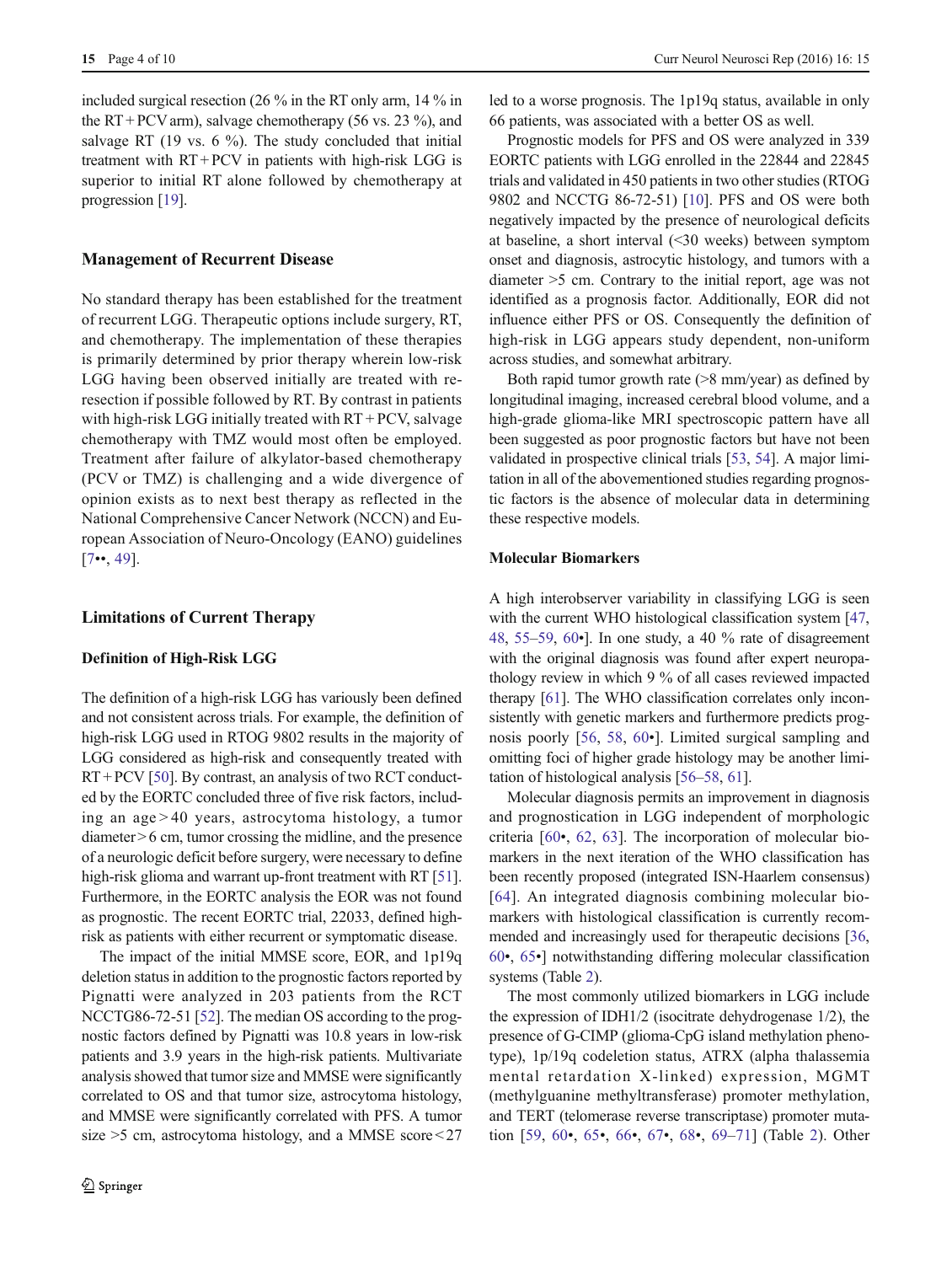<span id="page-4-0"></span>

| Table 2 Molecular characterization of diffuse gliomas                               |                                                                                        |                                                      |                                                                                     |                                                                                                             |                                                                                                                   |
|-------------------------------------------------------------------------------------|----------------------------------------------------------------------------------------|------------------------------------------------------|-------------------------------------------------------------------------------------|-------------------------------------------------------------------------------------------------------------|-------------------------------------------------------------------------------------------------------------------|
| Classification system                                                               | Molecular profile (% defined by category)                                              |                                                      |                                                                                     |                                                                                                             |                                                                                                                   |
| (NEJM 2015) [59]<br>$\Gamma$ CGA $(n=293)$                                          | 1p/19q codel (30 %; mOS 8 years)<br>IDH mut                                            |                                                      | $(50\%; mOS 6.3 \text{ years})$<br>No 1p/19q codel<br>IDH mut                       |                                                                                                             | (20 %; mOS 1.7 years)<br>IDH wt                                                                                   |
| Eckel-Passow $(n = 1057)$ (Mayo Clinic/UCSF)<br>(NEJM 2015) [64]                    | $\mathcal{S}_{\mathbf{0}}$<br>ERTpmut (29<br>p/19q codel<br><b>IDH</b> mut             | TERT pmut (5 %)<br>No 1p/19q codel<br><b>IDH</b> mut | IDH mut only $(45\%)$                                                               | Triple negative (7 %)                                                                                       | TERTp mut only (10 %)                                                                                             |
| Suzuki (Japanese cohort) $(n = 332)$<br>(Nat Genetics $2015$ ) $[65$ <sup>•</sup> ] | $\mathcal{S}_{\mathbf{0}}$<br>G-CIMP+ (44<br>lp/19q codel<br><b>ERT</b> pmut<br>DH mut |                                                      | G-CIMP+ $(34\%)$<br><b>ATRX</b> mut<br>TP53 mut<br><b>IDH</b> mut                   |                                                                                                             | $\bar{\mathrm{EGFR}}$ ampl $(22\, \, \% )$<br>7p gain, 10p loss<br>IDH wt                                         |
| Reuss (German cohort) $(n=405)$<br>(Acta Neuropathol 2015) [66•]                    | $(41\%; mOS 2.18 \text{ years})$<br>ATRX pos or wt<br>DH mut or wt<br>lp/19q codel     |                                                      | $(37\%; mOS NR)$<br>ATRX wt or pos<br>IDH mut or wt<br>$1p/19q$ codel               | (8 %; mOS 1.88 years)<br>No 7p gain, 10q loss<br>No 1p/19q codel<br>ATRX wt or pos<br>No EGFR amp<br>IDH wt | (14 %; mOS 0.76 years)<br>ATRX wt or pos<br>No 1p/19q codel<br>7pgain/10q loss<br>DH wt or mut<br><b>EGFR</b> amp |
| Weller (German cohort) $(n = 137)$<br>(Acta Neuropathol 2015) [67•]                 | 1p/19q codel<br>IDH1/2 mut                                                             | No 1p/19q codel<br>IDH1/2 mut                        | gains and losses affecting<br>multiple chromosomes<br>No 1p/19q codel<br>IDH1/2 mut | few genomics aberrations affecting<br>diverse chromosomes (TERTp<br>mut except)<br><b>IDH1/2 wt</b>         | <b>TERT</b> p mut or ampl<br>10 or 10q loss<br>7 or 7q gain<br>DH1/2 wt                                           |
|                                                                                     |                                                                                        |                                                      |                                                                                     |                                                                                                             |                                                                                                                   |

TCGA the Cancer Genome Atlas, IDH mut IDH mutation, IDH wild type, 1p/19q codel 1p/19q codeletion, TERTp mut TERT promoter mutation, TERT amplification, G-CIMP+ G-<br>CIMP positive, IP53 mut TP53 mutation, ATRX pos ATRX posit TCGA the Cancer Genome Atlas, IDH mut IDH mutation, IDH wt IDH wild type, 1p/19q codel 1p/19q codeletion, TERTp mut TERT promoter mutation, TERT ampl TERT amplification, G-CIMP+ G-CIMP positive, TP53 mut TP53 mutation, ATRX pos ATRX positive, ATRX wt ATRX wild type, EGFR ampl EGFR amplification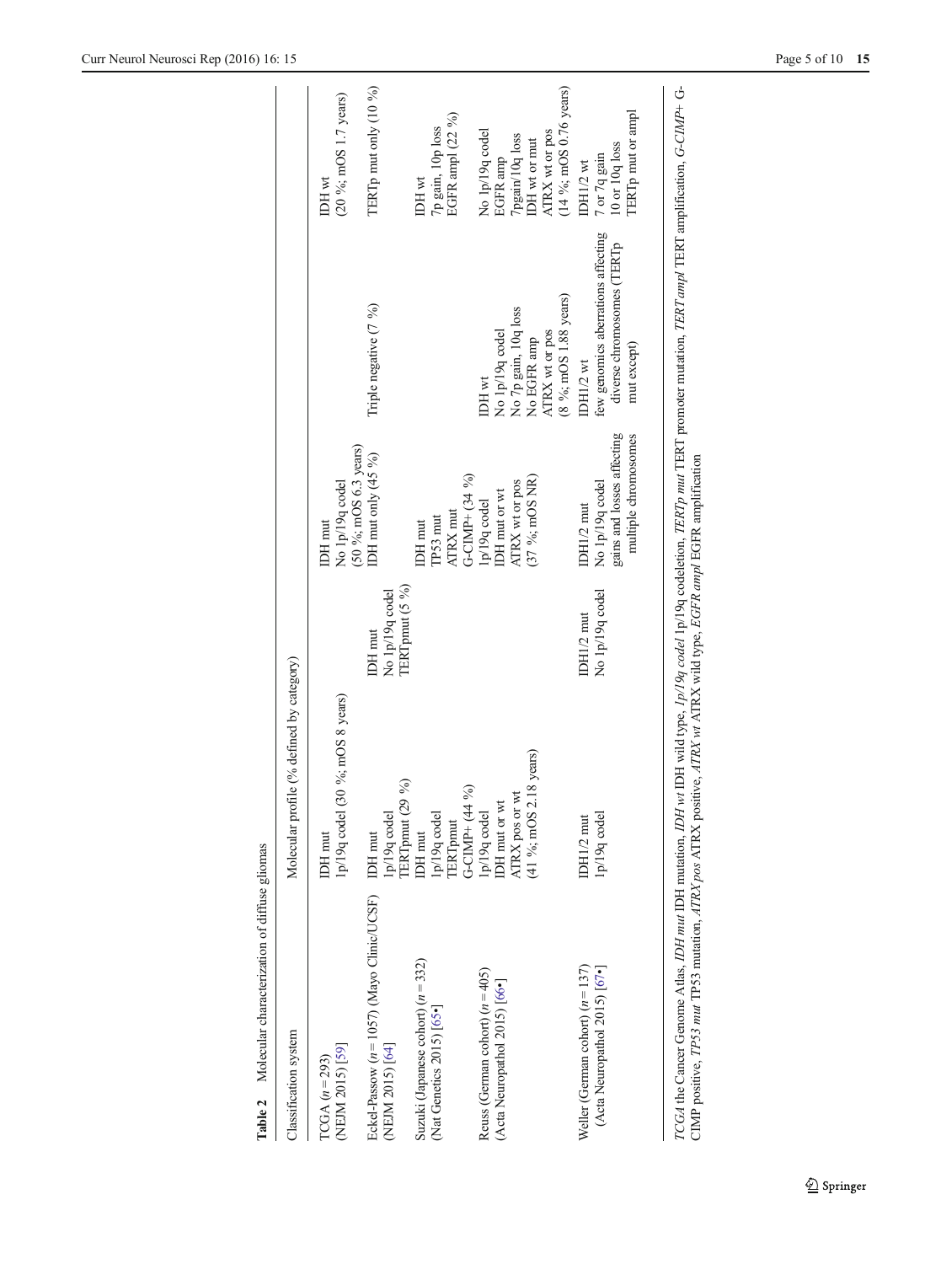biomarkers, such as expression of CIC (capucia) and far upstream-binding protein 1 (FUBP1), N-myc downstreamregulated gene (NDRG)1, p53, alternative lengthening of telomeres (ALT) are of interest however require further validation [\[59,](#page-8-0) [71\]](#page-9-0).

The Cancer Genome Atlas (TCGA) Research Network performed a genome-wide analyses of 293 grade II and III gliomas and compared the results from a multiplex molecular platform with both the WHO histologic classification and classification based on frequently used biomarkers in clinical practice: IDH1 and 1p/19q codeletion [\[60](#page-8-0)•] (Table [2\)](#page-4-0). This molecular classification robustly stratified patient outcomes after adjustment for age and EOR.

The Mayo Clinic/University of California San Francisco (UCSF) model defined five glioma molecular groups using three biomarkers: mutation in the TERT promoter, IDH mutation, and 1p/19q codeletion [\[65](#page-9-0)•] (Table [2](#page-4-0)). A total of 1087 gliomas (615 WHO grade II or III gliomas) and 11,590 controls were assessed. The study concluded that the discrimination of five molecular groups according to the TERT promoter mutation, IDH mutation, and 1p/19q codeletion is highly correlated with age at diagnosis, clinical outcome, acquired genetic alterations, and germ line variants.

In a Japanese study, 332 WHO grade II and III gliomas were classified according to IDH mutation and 1p/19q codeletion status [[66](#page-9-0)•] (Table [2](#page-4-0)). Type III gliomas had the poorest prognosis, with an OS similar to that of glioblastoma. Type III gliomas expressed other glioblastoma-like mutations such as amplification of EGFR, PDGFRA, CDK4, MDM2, and MDM4, deletion or mutation of PTEN, NF1, RB1, CDKN2A, and CDKN2B, del(10q), and amplification or mutation of class II phosphatidylinositol 3-kinase (PI3K) genes.

A German study of 405 adult glioma patients classified as 152 (37.5 %) astrocytomas, 61 (15 %) oligodendrogliomas, 63 (15.5 %) oligoastrocytomas, and 129 (32 %) glioblastomas according to the WHO 2007 classification was reanalyzed using ATRX expression, IDH1 mutation, and 1p/19q codeletion status [\[67](#page-9-0)•]. Gliomas were reclassified as astrocytomas in 155 cases (38 %), oligodendrogliomas in 100 cases (25 %) and glioblastomas in 150 cases (37 %). In 100 anaplastic gliomas from the NOA-4 trial with long-term followup data available, the diagnosis according to the integrated ISN-Haarlem consensus had significantly better prognostic power for both PFS and OS compared to the WHO 2007 classification. This model based on a stepwise analysis with initial immunohistochemistry for ATRX and IDH1 (R132H) followed by 1p/19q analysis and subsequent IDH sequencing, limits the number of molecular analysis and demonstrated a better association with patient outcome as compared to the WHO 2007 classification (Table [2\)](#page-4-0).

In another German study of 137 patients including 61 WHO grade II and 76 WHO grade III gliomas, microarraybased genome- and transcriptome-wide analyses defined molecular subgroups related to histology, molecular markers (including IDH mutation, 1p/19q codeletion, and TERT promoter mutation), and patient outcome [\[68](#page-9-0)•]. The genomic profile identified five distinct glioma groups, three with an IDH mutation and two with IDH wild type. Expression profiling revealed eight transcriptionally different groups, five with IDH mutation, and three IDH wild type. Genomic profiling and expression profiling were only partially correlated. Correlation of DNA-based molecular stratification with clinical outcome defined three prognostic groups: the best prognosis was observed in IDH1/1 mutant and 1p/19q codeleted tumors and the worse outcome in patients with IDH non-mutated (wild type) tumors and glioblastoma-like genomic alteration such as gain of chromosome 7 arm, loss of chromosome arm 10q, TERT promoter mutation, and oncogene amplification. Patients with IDH1/2 mutation but no 1p19q codeletion had an intermediate prognosis.

The optimal combination of molecular biomarkers has not yet been validated or defined notwithstanding the multiplicity of proposed models illustrated in Table [2.](#page-4-0)

The similarities in outcome with comparable treatment between WHO grade II and grade III gliomas of the same lineage observed in the three trials of RT + PCV support the use of a common strategy for lower grade gliomas based on the presence of the 1p19q codeletion [\[19](#page-7-0)]. Nonetheless, an optimal therapy remains to be defined pending completion of CODEL, CATNON (a 4-arm RCT comparing RT alone to RT with three differing TMZ regimens in non-codeleted anaplastic gliomas), and a biomarker study of RTOG 9802. The molecular signature of LGG affects outcome regardless of treatment and the better outcome following large volume surgical resection reported may rather be a consequence of baseline molecular profile as opposed to EOR [[18\]](#page-7-0). Based on the evolving significance of the molecular biomarker signature of LGG, the prognostic impact of the EOR and the molecular genotype has not been resolved. Additionally, the optimal RT dose based on the molecular classification of LGG merits consideration [\[19](#page-7-0)].

#### Neurocognitive Function

LGG most often occurs in young otherwise healthy adults. Late treatment-related toxicity and their impact on QoL must consequently be considered when deciding treatment. Neurocognitive function (NCF) at diagnosis has not been widely explored. Subtle deficits may be observed with pretreatment neuropsychological testing, although patients may still work and have an active social life [\[5](#page-7-0)]. At diagnosis, cognitive deficits are usually attributed to the tumor, tumorrelated seizures, or use of antiepileptic drugs. Other factors, such as cognitive reserve and genetic susceptibility, likely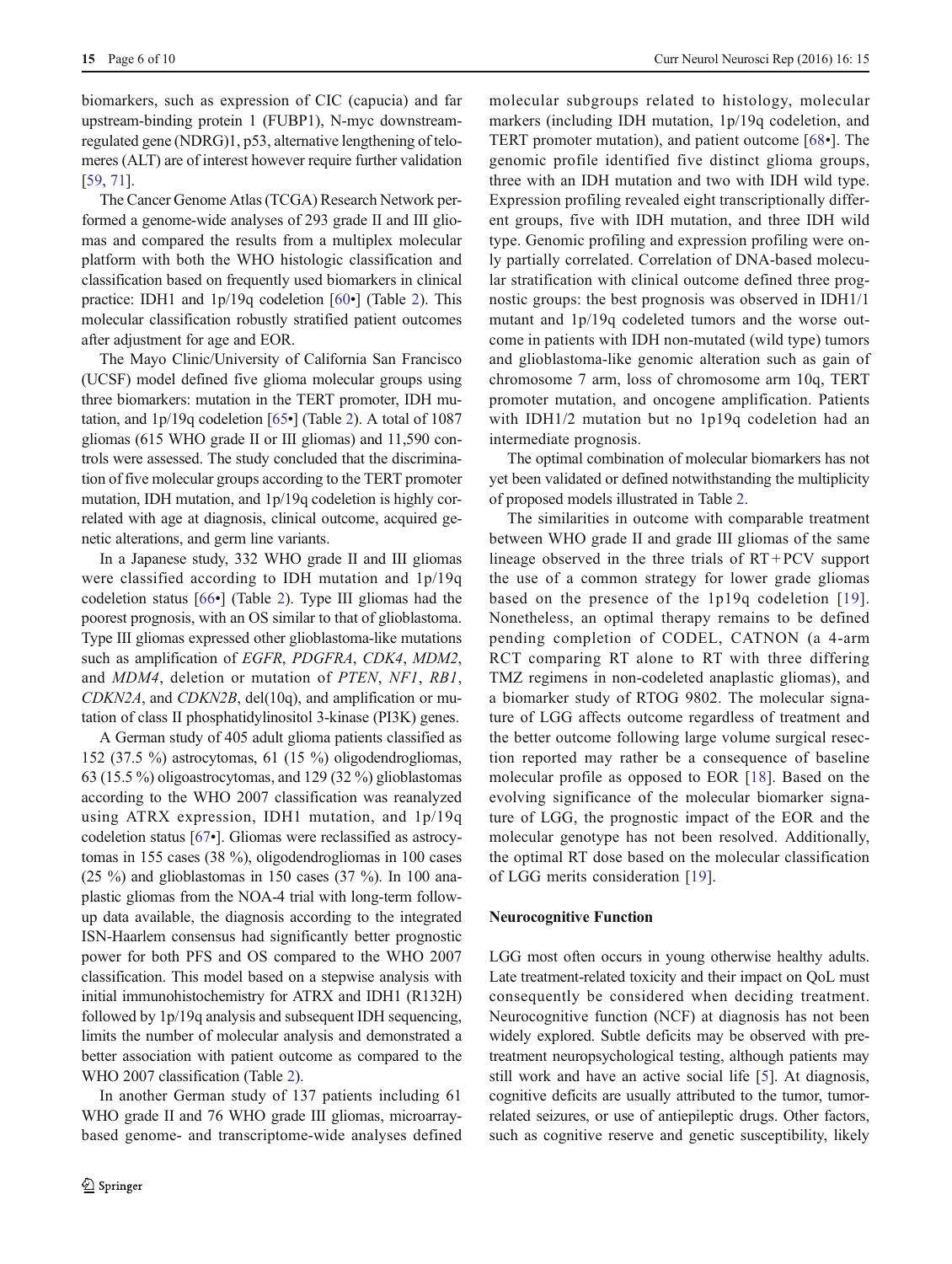influence cognition but have been rarely determined a priori [\[19,](#page-7-0) [72\]](#page-9-0). After treatment, the impact on NCF of tumor progression and toxicity of treatment has not been clearly defined. Worsening, most often transient, NCF can be observed especially after extensive resection [[73](#page-9-0), [74\]](#page-9-0). The RTOG 0925 trial is evaluating the natural history of NCF, QoL, and seizure control in patients with supratentorial low-risk LGG following surgery only will provide needed information on the cognitive impact of the tumor itself. A cohort of 160 LGG was studied to determine the cognitive impact of RT. Cognitive decline and leukoencephalopathy were significantly higher in the group with post-operative RT [\[75](#page-9-0)]. Neuropsychological evaluations were performed in a cohort of 65 long-term LGG survivors with stable disease after a mean of 12 years. Cognitive impairment was observed in 53 % of the patients treated with RT versus 27 % in the group of patients without RT. The deficits were more pronounced in attention, executive functioning, and processing speed [\[20](#page-7-0)]. These data support an approach in which a delay in the administration of RT as long as safely possible likely improves long-term neurocognitive outcome. Modern highly conformal RT such as proton-based RT may have less toxicity with respect to NCF however this hypothesis remains to be proven. A negative cognitive effect of chemotherapy only has been reported, particularly in breast cancer. So-called chemobrain usually impacts concentration and short-term memory, executive functioning, verbal ability, and visuospatial ability [[76](#page-9-0)]. Whether a similar situation exists in gliomas, tumors that reside in and impact brain is more difficult to determine but likely contributes in part to neurocognitive injury [\[77](#page-9-0)].

In a neurocognitive evaluation, conducted in 352 patients enrolled in the RTOG 9802 trial, consisting of a MMSE at baseline and at 1, 2, 3, and 5 years, only a few patients experienced a significant decline in MMSE score. No significant difference was observed in the proportion of patients with MMSE score decline between arms and both arms experienced a significant similar gain over time [\[72](#page-9-0)]. The MMSE is however a relatively insensitive tool, and thus subtle changes in NCF after RT or RT + PCV cannot be excluded.

## Conclusion

The prognosis of LGG differs between high-risk and low-risk patients notwithstanding varying definitions of what constitutes a high-risk patient. Concerns regarding therapy-associated cognitive impairment that impacts QoL and has in part limited the acceptance both by patients and providers of RT as initial treatment of LGG. Chemotherapy alone as a treatment of LGG may result in less toxicity however this has only once been prospectively evaluated in patients with high-risk LGG (EORTC

22033). EORTC 22033–26033 concluded that TMZ for progressing LGG not previously treated aside from initial surgery was not superior to RT in terms of PFS and with the caveat that OS results remain immature. Nonetheless and without a supportive RCT, there remain advocates of early chemotherapy with deferred RT as an option for patients with low-risk LGG either at diagnosis or at first progression.

The current standard of care for low-risk LGG is maximal safe resection followed by observation only based upon EORTC 22844 and 22845 and the NCCTG/RTOG/ECOG trials (Fig. 1). The RTOG 9802 trial defined RT + PCV as the new standard of care in high-risk LGG.

A challenge remains to define when an aggressive treatment improves OS without impacting QoL or NCF and when an effective treatment can be delayed in order to preserve QoL without impacting survival. Thus, improved definition of high-risk and low-risk LGG is of particular importance so as to define initial therapy.

Current WHO histopathological classification is poorly predictive of outcome in patients with LGG. The integration of molecular biomarkers into the histological classification will lead to an improved classification schema that more accurately reflects underlying tumor biology, prognosis, and hopefully best therapy. However, how molecular biomarker data impacts current therapies remains to be defined.

Yet to be explored are potential molecular targets in LGG including the BRAF serine/threonine kinase gene, the phosphatidyl inositol-3-kinase (PI3K)/AKT/mammalian target of rapamycin (mTOR) network, as well as IDH1 [\[42,](#page-8-0) [78](#page-9-0)]. Novel targeted therapies for LGG are an unmet need in neuro-oncology that hopefully will become increasingly relevant as the molecular definition of these tumors improves.



Fig. 1 Standard treatment of newly diagnosed grade 2 glioma according to the results of phase III randomized trials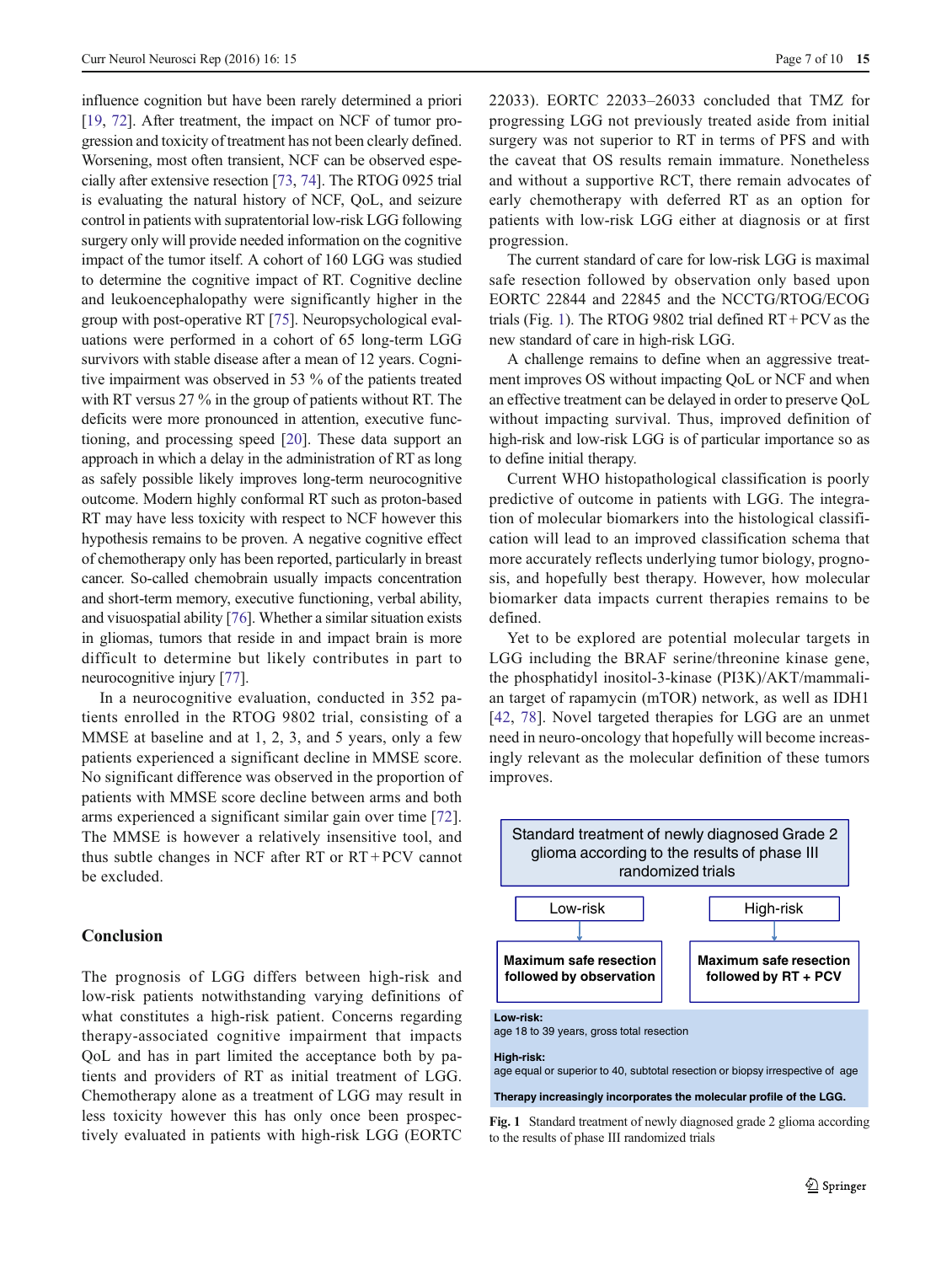#### <span id="page-7-0"></span>Compliance with Ethical Standards

Conflict of Interest Emilie Le Rhun, Sophie Taillibert, and Marc C. Chamberlain each declare no potential conflicts of interest.

Human and Animal Rights and Informed Consent This article does not contain any studies with human or animal subjects performed by any of the authors.

#### **References**

Papers of particular interest, published recently, have been highlighted as:

- Of importance
- •• Of major importance
- 1.• Tandon A, Schiff D. Therapeutic decision making in patients with newly diagnosed low grade glioma. Curr Treat Options Oncol. 2014;15:529–38. An overview on the role of surgery in the treatment of LGG.
- 2. Rees J. Temozolomide in low-grade gliomas: living longer and better. J Neurol Neurosurg Psychiatry. 2015;86:359–60.
- 3. Wen PY, DeAngelis LM. Chemotherapy for low-grade gliomas: emerging consensus on its benefits. Neurology. 2007;68:1762–3.
- 4. Ius T, Isola M, Budai R, Pauletto G, Tomasino B, Fadiga L, et al. Low-grade glioma surgery in eloquent areas: volumetric analysis of extent of resection and its impact on overall survival. A singleinstitution experience in 190 patients: clinical article. J Neurosurg. 2012;117:1039–52.
- 5. Duffau H, Taillandier L. New concepts in the management of diffuse low-grade glioma: proposal of a multistage and individualized therapeutic approach. Neuro-Oncology. 2015;17:332–42.
- 6. Hollon T, Hervey-Jumper SL, Sagher O, Orringer DA. Advances in the surgical management of low-grade glioma. Semin Radiat Oncol. 2015;25:181–8.
- 7.•• Soffietti R, Baumert BG, Bello L, von Deimling A, Duffau H, Frénay M, et al. Guidelines on management of low-grade gliomas: report of an EFNS-EANO Task Force. Eur J Neurol Off J Eur Fed Neurol Soc. 2010;17:1124–33. An excellent review of treatment of LGG.
- 8. Chang EF, Potts MB, Keles GE, Lamborn KR, Chang SM, Barbaro NM, et al. Seizure characteristics and control following resection in 332 patients with low-grade gliomas. J Neurosurg. 2008;108:227–35.
- 9. Pallud J, Audureau E, Blonski M, Sanai N, Bauchet L, Fontaine D, et al. Epileptic seizures in diffuse low-grade gliomas in adults. Brain J Neurol. 2014;137:449–62.
- 10. Gorlia T, Wu W, Wang M, Baumert BG, Mehta M, Buckner JC, et al. New validated prognostic models and prognostic calculators in patients with low-grade gliomas diagnosed by central pathology review: a pooled analysis of EORTC/RTOG/NCCTG phase III clinical trials. Neuro-Oncology. 2013;15:1568–79.
- 11. Smith JS, Chang EF, Lamborn KR, Chang SM, Prados MD, Cha S, et al. Role of extent of resection in the long-term outcome of lowgrade hemispheric gliomas. J Clin Oncol Off J Am Soc Clin Oncol. 2008;26:1338–45.
- 12. Jakola AS, Unsgård G, Myrmel KS, Kloster R, Torp SH, Losvik OK, et al. Surgical strategy in grade II astrocytoma: a populationbased analysis of survival and morbidity with a strategy of early resection as compared to watchful waiting. Acta Neurochir (Wien). 2013;155:2227–35.
- 13. Kiebert GM, Curran D, Aaronson NK, Bolla M, Menten J, Rutten EH, et al. Quality of life after radiation therapy of cerebral low-

grade gliomas of the adult: results of a randomised phase III trial on dose response (EORTC trial 22844). EORTC Radiotherapy Cooperative Group. Eur J Cancer Oxf Engl 1990. 1998;34:1902–9.

- 14. Shaw E, Arusell R, Scheithauer B, O'Fallon J, O'Neill B, Dinapoli R, et al. Prospective randomized trial of low- versus high-dose radiation therapy in adults with supratentorial low-grade glioma: initial report of a North Central Cancer Treatment Group/ Radiation Therapy Oncology Group/Eastern Cooperative Oncology Group study. J Clin Oncol Off J Am Soc Clin Oncol. 2002;20:2267–76.
- 15. Brown PD, Buckner JC, O'Fallon JR, Iturria NL, Brown CA, O'Neill BP, et al. Effects of radiotherapy on cognitive function in patients with low-grade glioma measured by the Folstein minimental state examination. J Clin Oncol Off J Am Soc Clin Oncol. 2003;21:2519–24.
- 16. van den Bent MJ, Afra D, de Witte O, Ben Hassel M, Schraub S, Hoang-Xuan K, et al. Long-term efficacy of early versus delayed radiotherapy for low-grade astrocytoma and oligodendroglioma in adults: the EORTC 22845 randomised trial. Lancet Lond Engl. 2005;366:985–90.
- 17. Shaw EG, Berkey B, Coons SW, Bullard D, Brachman D, Buckner JC, et al. Recurrence following neurosurgeon-determined gross-total resection of adult supratentorial low-grade glioma: results of a prospective clinical trial. J Neurosurg. 2008;109:835–41.
- 18. van den Bent MJ, Snijders TJ, Bromberg JEC. Current treatment of low grade gliomas. Memo. 2012;5:223–7.
- 19. van den Bent MJ. Practice changing mature results of RTOG study 9802: another positive PCV trial makes adjuvant chemotherapy part of standard of care in low-grade glioma. Neuro-Oncology. 2014;16: 1570–4.
- 20. Douw L, Klein M, Fagel SS, van den Heuvel J, Taphoorn MJ, Aaronson NK, et al. Cognitive and radiological effects of radiotherapy in patients with low-grade glioma: long-term follow-up. Lancet Neurol. 2009;8:810–8.
- 21. Mason WP, Krol GS, DeAngelis LM. Low-grade oligodendroglioma responds to chemotherapy. Neurology. 1996;46:203–7.
- 22. Soffietti R, Rudà R, Bradac GB, Schiffer D. PCV chemotherapy for recurrent oligodendrogliomas and oligoastrocytomas. Neurosurgery. 1998;43:1066–73.
- 23. Buckner JC, Gesme D, O'Fallon JR, Hammack JE, Stafford S, Brown PD, et al. Phase II trial of procarbazine, lomustine, and vincristine as initial therapy for patients with low-grade oligodendroglioma or oligoastrocytoma: efficacy and associations with chromosomal abnormalities. J Clin Oncol Off J Am Soc Clin Oncol. 2003;21:251–5.
- 24. Stege EMB, Kros JM, de Bruin HG, Enting RH, van Heuvel I, Looijenga LHJ, et al. Successful treatment of low-grade oligodendroglial tumors with a chemotherapy regimen of procarbazine, lomustine, and vincristine. Cancer. 2005;103:802–9.
- 25. Lebrun C, Fontaine D, Bourg V, Ramaioli A, Chanalet S, Vandenbos F, et al. Treatment of newly diagnosed symptomatic pure low-grade oligodendrogliomas with PCV chemotherapy. Eur J Neurol Off J Eur Fed Neurol Soc. 2007;14:391–8.
- 26. Peyre M, Cartalat-Carel S, Meyronet D, Ricard D, Jouvet A, Pallud J, et al. Prolonged response without prolonged chemotherapy: a lesson from PCV chemotherapy in low-grade gliomas. Neuro-Oncology. 2010;12:1078–82.
- 27. Taal W, van der Rijt CCD, Dinjens WNM, Sillevis Smitt PAE, Wertenbroek AAACM, Bromberg JEC, et al. Treatment of large low-grade oligodendroglial tumors with upfront procarbazine, lomustine, and vincristine chemotherapy with long follow-up: a retrospective cohort study with growth kinetics. J Neurooncol. 2015;121:365–72.
- 28. Brada M, Hoang-Xuan K, Rampling R, Dietrich PY, Dirix LY, Macdonald D, et al. Multicenter phase II trial of temozolomide in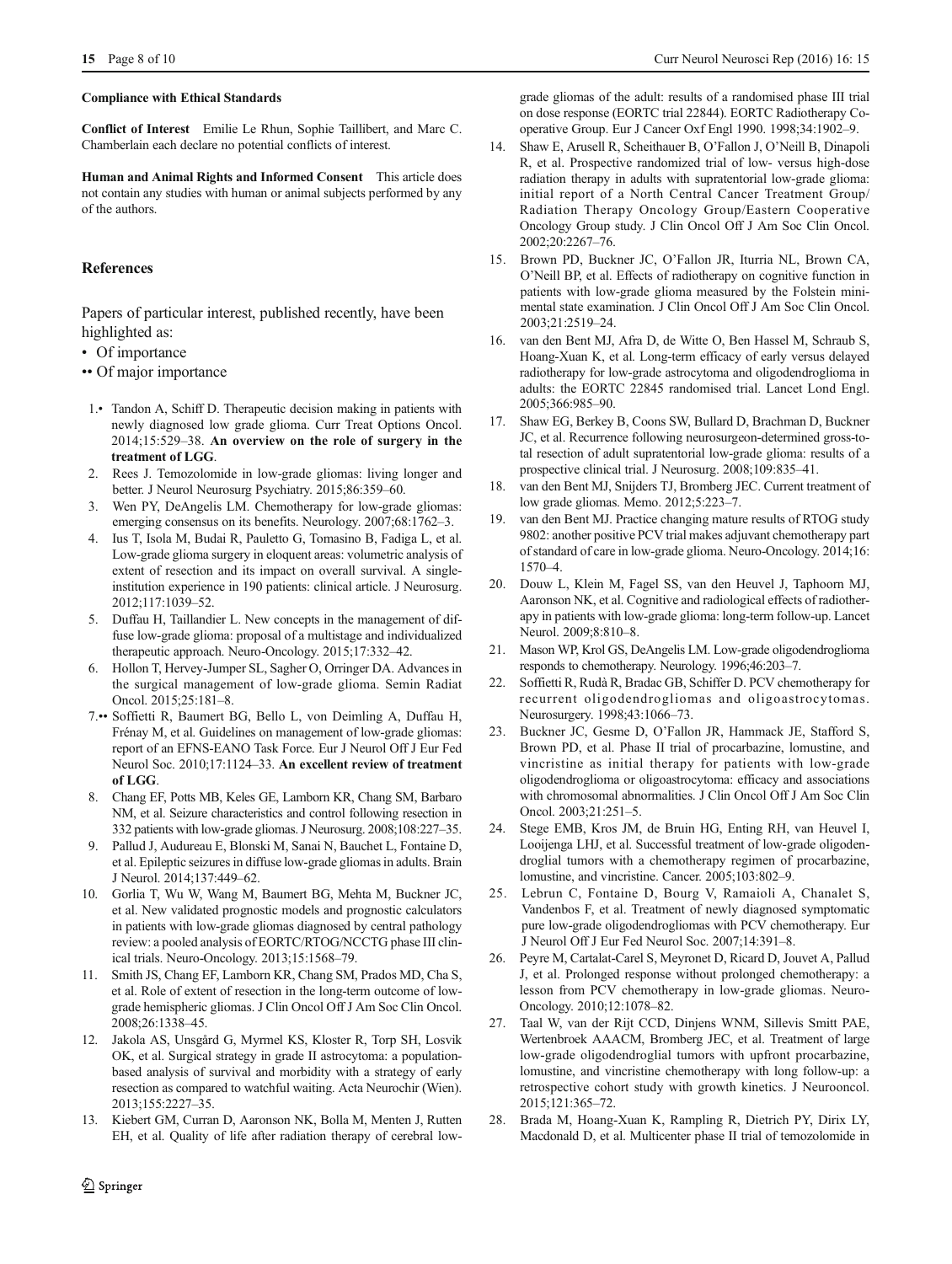<span id="page-8-0"></span>patients with glioblastoma multiforme at first relapse. Ann Oncol Off J Eur Soc Med Oncol ESMO. 2001;12:259–66.

- 29. Hoang-Xuan K, Capelle L, Kujas M, Taillibert S, Duffau H, Lejeune J, et al. Temozolomide as initial treatment for adults with low-grade oligodendrogliomas or oligoastrocytomas and correlation with chromosome 1p deletions. J Clin Oncol Off J Am Soc Clin Oncol. 2004;22:3133–8.
- 30. Kaloshi G, Benouaich-Amiel A, Diakite F, Taillibert S, Lejeune J, Laigle-Donadey F, et al. Temozolomide for low-grade gliomas: predictive impact of 1p/19q loss on response and outcome. Neurology. 2007;68:1831–6.
- 31. Kaloshi G, Rroji A, Petrela M. Upfront chemotherapy with CCNU alone for adults' low-grade gliomas: a clinical analysis. J Neurooncol. 2014;117:373–4.
- 32. Temozolomide chemotherapy versus radiotherapy in molecularly characterized (1p loss) low-grade glioma: a randomized phase III intergroup study by the EORTC/NCIC-CTG/TROG/MRC-CTU (EORTC 22033–26033). J. Clin. Oncol. [Internet]. [cited 2015 Aug 8]; Available from: [http://meetinglibrary.asco.org/content/](http://meetinglibrary.asco.org/content/111001-132) [111001-132](http://meetinglibrary.asco.org/content/111001-132).
- 33. Radiotherapy in relation to temozolomide: Subgroup analysis of molecular markers of the randomized phase III study by the EORTC/NCIC-CTG/TROG/MRC-CTU (EORTC 22033–26033) in patients with a high risk low-grade glioma. J. Clin. Oncol. [Internet]. [cited 2015 Sep 27]; Available from: [http://](http://meetinglibrary.asco.org/content/147310-156) [meetinglibrary.asco.org/content/147310-156](http://meetinglibrary.asco.org/content/147310-156).
- 34. Panageas KS, Iwamoto FM, Cloughesy TF, Aldape KD, Rivera AL, Eichler AF, et al. Initial treatment patterns over time for anaplastic oligodendroglial tumors. Neuro-Oncology. 2012;14:761–7.
- 35. Schaff LR, Lassman AB. Indications for treatment: is observation or chemotherapy alone a reasonable approach in the management of low-grade gliomas? Semin Radiat Oncol. 2015;25:203–9.
- 36. van den Bent MJ. Chemotherapy for low-grade glioma: when, for whom, which regimen? Curr. Opin. Neurol. 2015.
- 37. van den Bent MJ, Taphoorn MJB, Brandes AA, Menten J, Stupp R, Frenay M, et al. Phase II study of first-line chemotherapy with temozolomide in recurrent oligodendroglial tumors: the European Organization for Research and Treatment of Cancer Brain Tumor Group Study 26971. J Clin Oncol Off J Am Soc Clin Oncol. 2003;21:2525–8.
- 38. Pace A, Vidiri A, Galiè E, Carosi M, Telera S, Cianciulli AM, et al. Temozolomide chemotherapy for progressive low-grade glioma: clinical benefits and radiological response. Ann Oncol Off J Eur Soc Med Oncol ESMO. 2003;14:1722–6.
- 39. Quinn JA, Reardon DA, Friedman AH, Rich JN, Sampson JH, Provenzale JM, et al. Phase II trial of temozolomide in patients with progressive low-grade glioma. J Clin Oncol Off J Am Soc Clin Oncol. 2003;21:646–51.
- 40. Weller M, van den Bent M, Hopkins K, Tonn JC, Stupp R, Falini A, et al. EANO guideline for the diagnosis and treatment of anaplastic gliomas and glioblastoma. Lancet Oncol. 2014;15:e395–403.
- 41. Wick W, Wiestler B, Platten M. Treatment of anaplastic glioma. Cancer Treat Res. 2015;163:89–101.
- 42. Ahluwalia MS, Chang SM. Medical therapy of gliomas. J Neurooncol. 2014;119:503–12.
- 43. Laack NN, Sarkaria JN, Buckner JC. Radiation Therapy Oncology Group 9802: controversy or consensus in the treatment of newly diagnosed low-grade glioma? Semin Radiat Oncol. 2015;25:197– 202.
- 44. Fisher BJ, Hu C, Macdonald DR, Lesser GJ, Coons SW, Brachman DG, et al. Phase 2 study of temozolomide-based chemoradiation therapy for high-risk low-grade gliomas: preliminary results of Radiation Therapy Oncology Group 0424. Int J Radiat Oncol Biol Phys. 2015;91:497–504.
- 45.•• Phase III study of radiation therapy (RT) with or without procarbazine, CCNU, and vincristine (PCV) in low-grade glioma: RTOG

9802 with Alliance, ECOG, and SWOG. J. Clin. Oncol. [Internet]. [cited 2015 Sep 27]; Available from: [http://meetinglibrary.asco.org/](http://meetinglibrary.asco.org/content/127483-144) [content/127483-144.](http://meetinglibrary.asco.org/content/127483-144) This phase III trial established a new standard of care in high-risk LLG patients.

- 46. Shaw EG, Wang M, Coons SW, Brachman DG, Buckner JC, Stelzer KJ, et al. Randomized trial of radiation therapy plus procarbazine, lomustine, and vincristine chemotherapy for supratentorial adult low-grade glioma: initial results of RTOG 9802. J Clin Oncol Off J Am Soc Clin Oncol. 2012;30:3065–70.
- 47. Intergroup Radiation Therapy Oncology Group Trial 9402, Cairncross G, Berkey B, Shaw E, Jenkins R, Scheithauer B, et al. Phase III trial of chemotherapy plus radiotherapy compared with radiotherapy alone for pure and mixed anaplastic oligodendroglioma: Intergroup Radiation Therapy Oncology Group Trial 9402. J Clin Oncol Off J Am Soc Clin Oncol. 2006;24:2707–14.
- 48. van den Bent MJ, Carpentier AF, Brandes AA, Sanson M, Taphoorn MJB, Bernsen HJJA, et al. Adjuvant procarbazine, lomustine, and vincristine improves progression-free survival but not overall survival in newly diagnosed anaplastic oligodendrogliomas and oligoastrocytomas: a randomized European Organisation for Research and Treatment of Cancer phase III trial. J Clin Oncol Off J Am Soc Clin Oncol. 2006;24: 2715–22.
- 49. Nabors LB, Portnow J, Ammirati M, Brem H, Brown P, Butowski N, et al. Central nervous system cancers, version 2.2014. Featured updates to the NCCN Guidelines. J Natl Compr Cancer Netw JNCCN. 2014;12:1517–23.
- 50. Chamberlain MC. Does RTOG 9802 change practice with respect to newly diagnosed low-grade glioma? J Clin Oncol Off J Am Soc Clin Oncol. 2013;31:652–3.
- 51. Pignatti F, van den Bent M, Curran D, Debruyne C, Sylvester R, Therasse P, et al. Prognostic factors for survival in adult patients with cerebral low-grade glioma. J Clin Oncol Off J Am Soc Clin Oncol. 2002;20:2076–84.
- 52. Daniels TB, Brown PD, Felten SJ, Wu W, Buckner JC, Arusell RM, et al. Validation of EORTC prognostic factors for adults with lowgrade glioma: a report using intergroup 86-72-51. Int J Radiat Oncol Biol Phys. 2011;81:218–24.
- 53. Gozé C, Blonski M, Le Maistre G, Bauchet L, Dezamis E, Page P, et al. Imaging growth and isocitrate dehydrogenase 1 mutation are independent predictors for diffuse low-grade gliomas. Neuro-Oncology. 2014;16:1100–9.
- 54. Guillevin R, Menuel C, Duffau H, Kujas M, Capelle L, Aubert A, et al. Proton magnetic resonance spectroscopy predicts proliferative activity in diffuse low-grade gliomas. J Neurooncol. 2008;87: 181–7.
- 55. van den Bent MJ, Jaeckle K, Baumert B, Wick W. RTOG 9802: good wines need aging. J Clin Oncol Off J Am Soc Clin Oncol. 2013;31:653–4.
- 56. van den Bent MJ. Interobserver variation of the histopathological diagnosis in clinical trials on glioma: a clinician's perspective. Acta Neuropathol (Berl). 2010;120:297–304.
- 57. Aldape K, Burger PC, Perry A. Clinicopathologic aspects of 1p/19q loss and the diagnosis of oligodendroglioma. Arch Pathol Lab Med. 2007;131:242–51.
- 58. Coons SW, Johnson PC, Scheithauer BW, Yates AJ, Pearl DK. Improving diagnostic accuracy and interobserver concordance in the classification and grading of primary gliomas. Cancer. 1997;79:1381–93.
- 59. Olar A, Sulman EP. Molecular markers in low-grade glioma-toward tumor reclassification. Semin Radiat Oncol. 2015;25:155–63.
- 60.• Cancer Genome Atlas Research Network, Brat DJ, Verhaak RGW, Aldape KD, Yung WKA, Salama SR, et al. Comprehensive, integrative genomic analysis of diffuse lower-grade gliomas. N Engl J